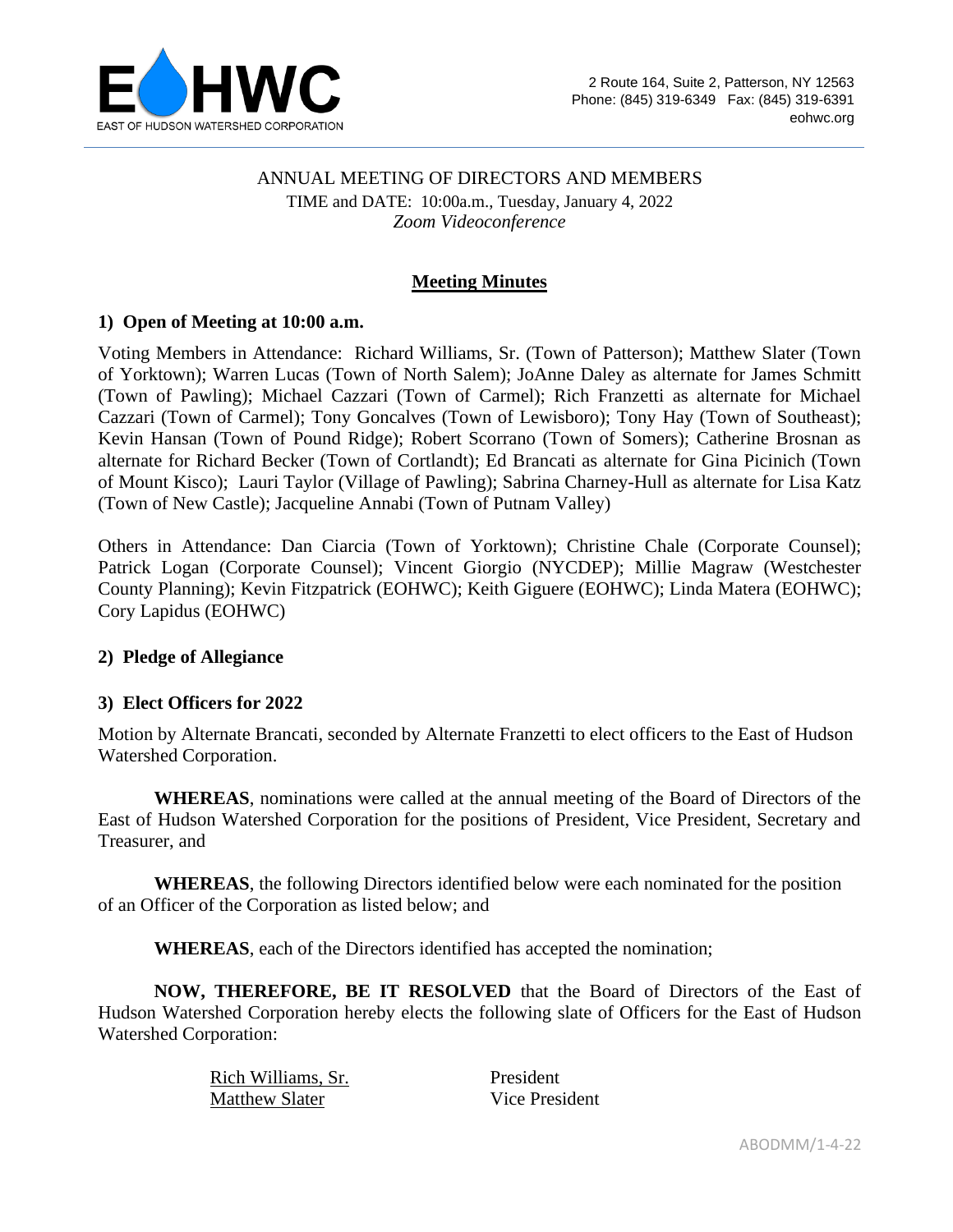| Warren Lucas | Treasurer |
|--------------|-----------|
| JoAnne Daley | Secretary |

**AND BE IT FURTHER RESOLVED** that said Officers so elected shall have and faithfully exercise the duties of their respective Office as provided by Article IV of the Bylaws of the East of Hudson Watershed Corporation.

**AND BE IT FURTHER RESOLVED** that said Officers shall serve until the next annual meeting of the East of Hudson Watershed Corporation, to be held on, or about January of 2023, or until such time as the Board of Directors elects new Officers to the East of Hudson Watershed Corporation.

Motion passed; all in favor. (R-0104-01)

Supervisor Cazzari joined the meeting.

### **4) Board Evaluations and Conflict of Interest Forms**

Director William informed members that each year a Confidential Evaluation of Board Performance and Conflict of Interest must be completed and sent back as soon as possible. Linda Matera noted that they were sent out with the agenda and requested they be sent back within the month. Director Lucas asked if there was a link in which they could be accessed. Linda stated there were no links to these documents, however, links will be sent for completion of the Putnam County Financial Disclosure and Board Member Training for new members.

### **5) Appoint Committees**

### **a. Executive Committee**

Motion by Alternate Brancati, seconded by Director Slater to appoint the Executive Committee to the East of Hudson Watershed Corporation.

**WHEREAS**, the Bylaws of the East of Hudson Watershed Corporation, Article VI provide for the creation of an Executive Committee to act in an advisory capacity to, and to exercise such authorities and responsibilities as determined reasonable by the East of Hudson Watershed Corporation Board of Directors, and

**WHEREAS**, the Board of Directors finds it to be in the interest of the East of Hudson Watershed Corporation to also appoint individuals with a particular expertise in watershed affairs, but who are not Directors, to serve as Ex-Officio members;

**NOW, THEREFORE, BE IT RESOLVED** that the Board of Directors of the East of Hudson Watershed Corporation hereby appoints the following individuals to the Executive Committee of the East of Hudson Watershed Corporation, with all rights and privileges thereof:

> Richard Williams, Sr. Tony Goncalves Warren Lucas Michael Cazzari Matthew Slater James Schmitt Mary Ellen Odell

**AND BE IT FURTHER RESOLVED** that the Board of Directors of the East of Hudson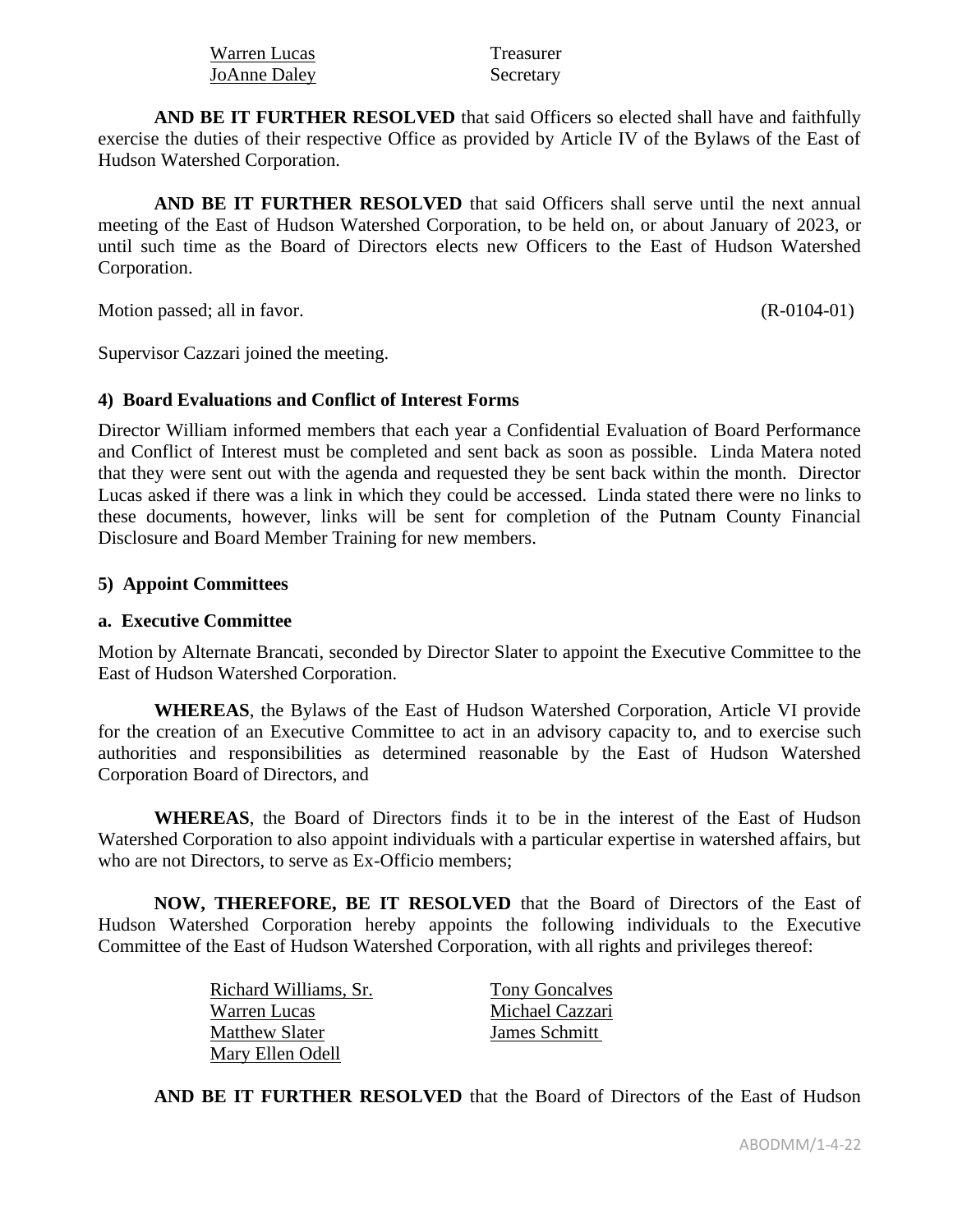Watershed Corporation hereby appoints the following individuals to the Executive Committee of the East of Hudson Watershed Corporation to sit as Ex-Officio, non-voting members:

> Sabrina Charney-Hull Rich Franzetti Dan Ciarcia

**AND BE IT FURTHER RESOLVED** that the members of the Executive Committee shall serve until the next annual meeting of the East of Hudson Watershed Corporation, to be held on, or about January of 2023, or until such time as the Board of Directors of the East of Hudson Watershed Corporation shall appoint new members to the Executive Committee.

Motion passed; all in favor. (R-0104-02)

## **b. Governance Committee**

Motion by Director Lucas, seconded by Alternate Brancati to appoint the Governance Committee to the East of Hudson Watershed Corporation.

**WHEREAS**, the Bylaws of the East of Hudson Watershed Corporation, Article VI provide for the creation of a Governance Committee to act in an advisory capacity to Board of Directors, to keep the Board informed of current best governance practices, to review corporate governance trends, to update the corporation's governance principles, and to advise appointing authorities on the skills and experiences required of potential board members, and the oversight of the Code of Ethics and to review Financial Disclosures, and

**NOW, THEREFORE, BE IT RESOLVED** that the Board of Directors of the East of Hudson Watershed Corporation hereby appoints the following individuals to the Governance Committee of the East of Hudson Watershed Corporation, with all rights and privileges thereof;

> Matthew Slater Warren Lucas Michael Cazzari

**AND BE IT FURTHER RESOLVED** that the members of the Governance Committee shall serve until the next annual meeting of the East of Hudson Watershed Corporation, to be held on, or about January of 2023, or until such time as the Board of Directors of the East of Hudson Watershed Corporation shall appoint new members.

Motion passed; all in favor. (R-0104-03)

### **c. Audit Committee**

Motion by Director Lucas, seconded by Director Slater to appoint the Audit Committee to the East of Hudson Watershed Corporation.

**WHEREAS**, the Bylaws of the East of Hudson Watershed Corporation, Article VI provide for the creation of an Audit Committee to recommend to the Board the hiring of a certified independent accounting firm for the corporation, establish the compensation to be paid to the accounting firm, and provide direct oversight of the performance of the independent audit performed by the accounting firm hired for such purposes; and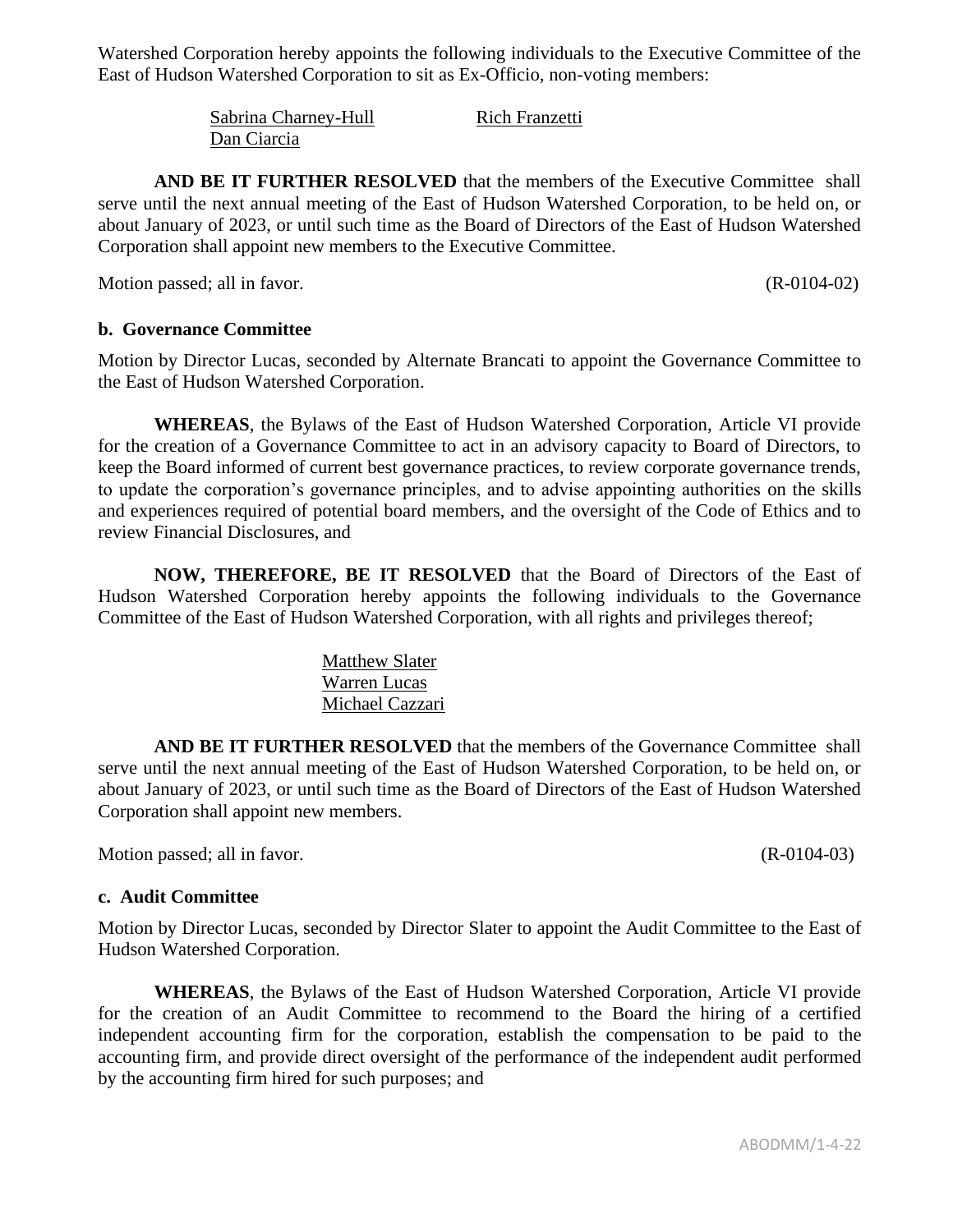**WHEREAS**, the Directors of the East of Hudson Watershed Corporation wish to appoint members to the Audit Committee for said purposes,

**NOW, THEREFORE, BE IT RESOLVED** that the Board of Directors of the East of Hudson Watershed Corporation hereby appoint the following individuals to the Audit Committee of the East of Hudson Watershed Corporation, with all rights and privileges thereof;

> Tony Goncalves Robert Scorrano Mary Ellen Odell

**AND BE IT FURTHER RESOLVED** that the members of the Audit Committee shall serve until the next annual meeting of the East of Hudson Watershed Corporation, to be held on, or about January 2023, or until such time as the Board of Directors of the East of Hudson Watershed Corporation shall appoint new members.

Motion passed; all in favor. (R-0104-04)

### **d. Finance Committee**

Motion by Director Lucas, seconded by Director Slater to appoint the Finance Committee to the East of Hudson Watershed Corporation.

**WHEREAS**, the Bylaws of the East of Hudson Watershed Corporation, Article VI provide for the creation of advisory committees not specifically listed therein; and

**WHEREAS**, by Resolution R-0509-01, dated May 9, 2017, the Board of Directors resolved that the purpose of the Finance Committee is to provide financial oversight to the Corporation, including oversight of the annual budget process, cash flow and money management, financial planning, investments and investment policy, financial reporting, compliance with requirements of funding agreements, and creation and monitoring of internal controls and accountability policies; and

**WHEREAS**, the Directors of the East of Hudson Watershed Corporation wish to appoint members to the Finance Committee for said purposes;

**NOW, THEREFORE, BE IT RESOLVED** that the Board of Directors of the East of Hudson Watershed Corporation hereby appoint the following individuals to the Finance Committee of the East of Hudson Watershed Corporation, with all rights and privileges thereof;

> Warren Lucas Tony Hay Jacqueline Annabi

**AND BE IT FURTHER RESOLVED** that the members of the Finance Committee shall serve until the next annual meeting of the East of Hudson Watershed Corporation, to be held on, or about January 2023, or until such time as the Board of Directors of the East of Hudson Watershed Corporation shall appoint new members.

Motion passed; all in favor. (R-0104-05)

#### **e. Technical Committee**

ABODMM/1-4-22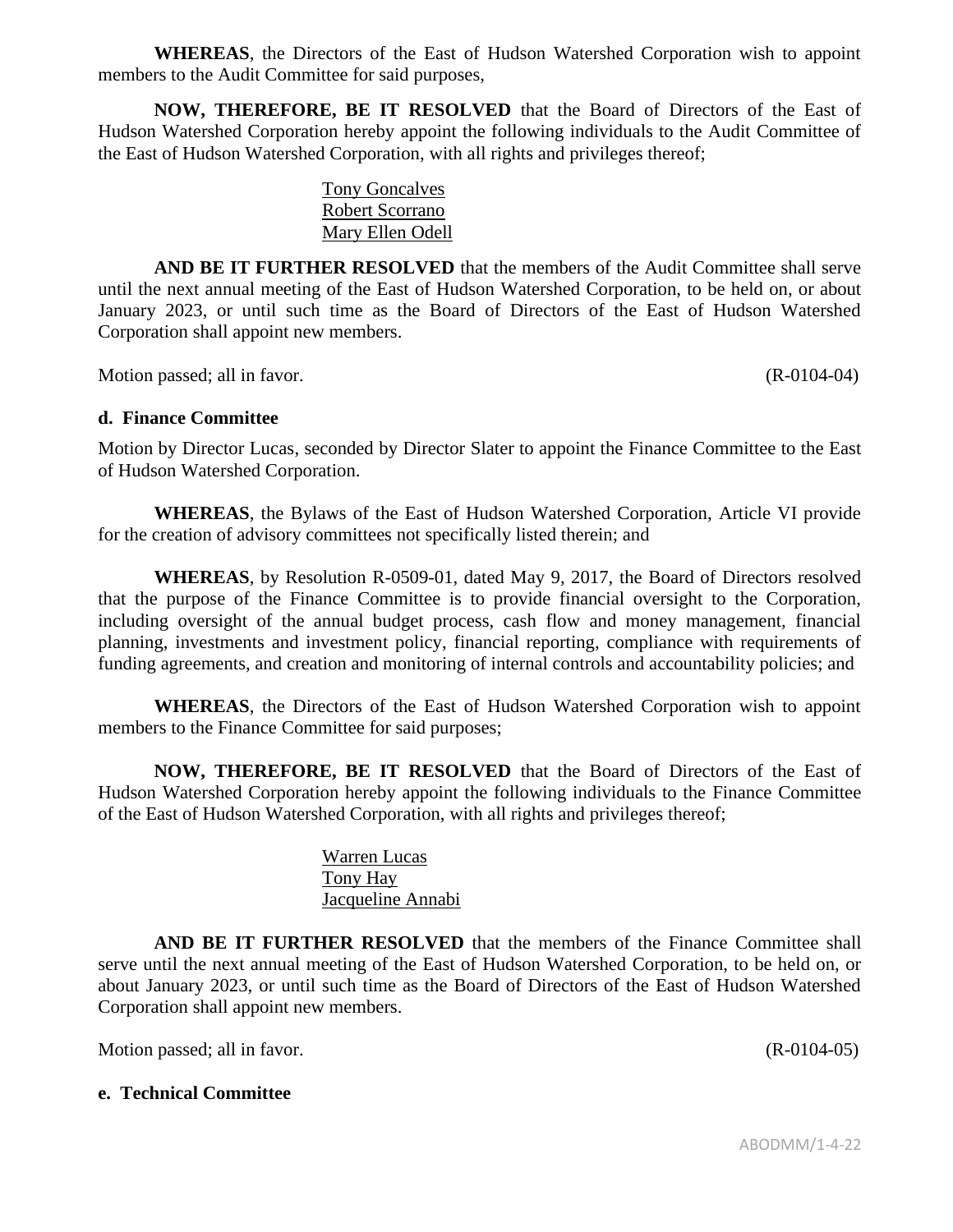Motion by Director Slater, seconded by Director Cazzari to appoint the Technical Committee to the East of Hudson Watershed Corporation.

**WHEREAS**, the Bylaws of the East of Hudson Watershed Corporation, Article VI provide for the creation of a Technical Committee to act in an advisory capacity to Board of Directors, to keep the board informed of engineering and scientific information with respect to stormwater retrofits, total maximum daily loads, phosphorus modeling, waste load allocations and other technical issues related to the New York City Watershed; and

**WHEREAS**, the Board of Directors of the East of Hudson Watershed Corporation wish to appoint members to the Technical Committee to provide advice to the board on technical matters relating to the implementation of the stormwater retrofit program;

**NOW THEREFORE IT IS HEREBY RESOLVED** that the following individuals are hereby appointed to the Technical Committee to hold office until the next annual meeting of the corporation:

> Richard Franzetti Ed Brancati Sabrina Charney-Hull Dan Ciarcia

**AND BE IT FURTHER RESOLVED** that the members of the Technical Committee shall serve until the next annual meeting of the East of Hudson Watershed Corporation, to be held on, or about January of 2023, or until such time as the Board of Directors of the East of Hudson Watershed Corporation shall appoint new members.

Motion passed; all in favor. (R-0104-06)

# **6) Re-adopt EOHWC Policies**

### **a. Banking Relationships**

Motion by Alternate Brancati, seconded by Director Slater to designate authorized financial institutions for accounts for the East of Hudson Watershed Corporation.

**WHEREAS**, the Corporation is duly authorized and permitted to engage in cash and/or permitted investment transactions pursuant to its Certificate of Incorporation and Bylaws and its duly adopted Manual of Fiscal Policies and Procedures; and

**WHEREAS**, the Corporation has heretofore resolved to open and manage accounts in its name with M & T Bank (5 total accounts checking/money market), Samuel Ramirez & Co., Inc. (1) investment account), and M&T Securities, Inc. (1 investment account); and

**NOW THEREFORE BE IT RESOLVED**, by the Board of Directors that the Corporation hereby confirms that M&T Bank is an authorized institution for such designated banking accounts, subject to the conditions of the respective authorizing resolutions approved January 13, 2016 and to the Manual of Fiscal Policies and Procedures; and

**BE IT FURTHER RESOLVED** by the Board of Directors that the Corporation hereby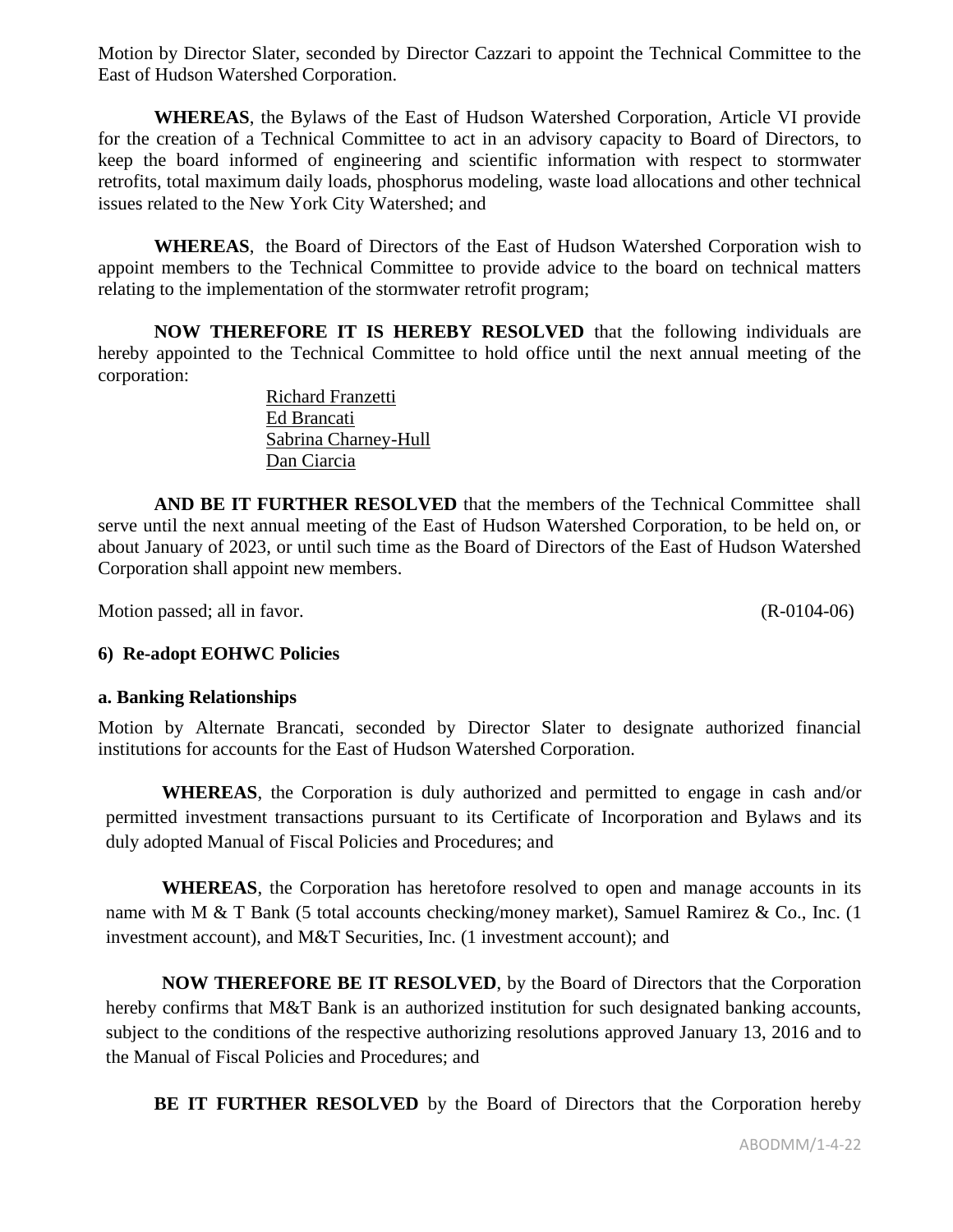confirms that Samuel Ramirez & Co., Inc. and M&T Securities, Inc. are authorized institutions for such designated investment accounts, subject to the conditions of the Manual of Fiscal Policies and Procedures.

Motion passed; all in favor. (R-0104-07)

### **b. Code of Ethics**

Motion by Director Slater, seconded by Alternate Brancati to re-adopt the Code of Ethics for the East of Hudson Watershed Corporation.

**WHEREAS**, the New York State Not-for-Profit Revitalization Act has increased the requirements for all not-for-profit corporations with regard to the provisions of the corporation's code of ethics; and

**WHEREAS**, the Board of Directors is desirous of maintaining compliance with both the New York State Not-for-Profit Revitalization Act and the requirements of the Authorities Budget Office; and

**WHEREAS**, the Authorities Budget Office requires that the Code of Ethics of the Corporation be reviewed annually by the Board of Directors, which the Board has done; and

**WHEREAS,** it is a requirement of the New York State Not-for-Profit Revitalization Act that the Board of Directors appoint an Ethics Officer to ensure compliance with the Code of Ethics;

**NOW THEREFORE IT IS HEREBY RESOLVED**, by the Board of Directors of the East of Hudson Watershed Corporation that:

1. The annexed Code of Ethics dated January 4, 2022, is hereby adopted to supersede the existing Code of Ethics adopted by the Board of Directors on January 5, 2021; and

2. The Corporation's Legal Counsel is hereby appointed to serve in the position of Ethics Officer, with the duties and responsibilities set forth in the Code of Ethics; and

3. The annexed Annual Statement Regarding Conflicts of Interest is hereby adopted as the annual statement to be completed by all Directors, Alternates and Employees of EOHWC.

Motion passed; all in favor. (R-0104-08)

#### **c. Mission Statement with Performance Measures**

Motion by Alternate Brancati, seconded by Director Slater to re-adopt the Mission Statement with Performance Measures for the East of Hudson Watershed Corporation.

**WHEREAS**, Public Authorities Law, 2824-a requires the Corporation to re-examine its mission statement and stated measurement goals on an annual basis, and

**WHEREAS**, Public Authorities Law, 2824-a requires the Corporation to provide for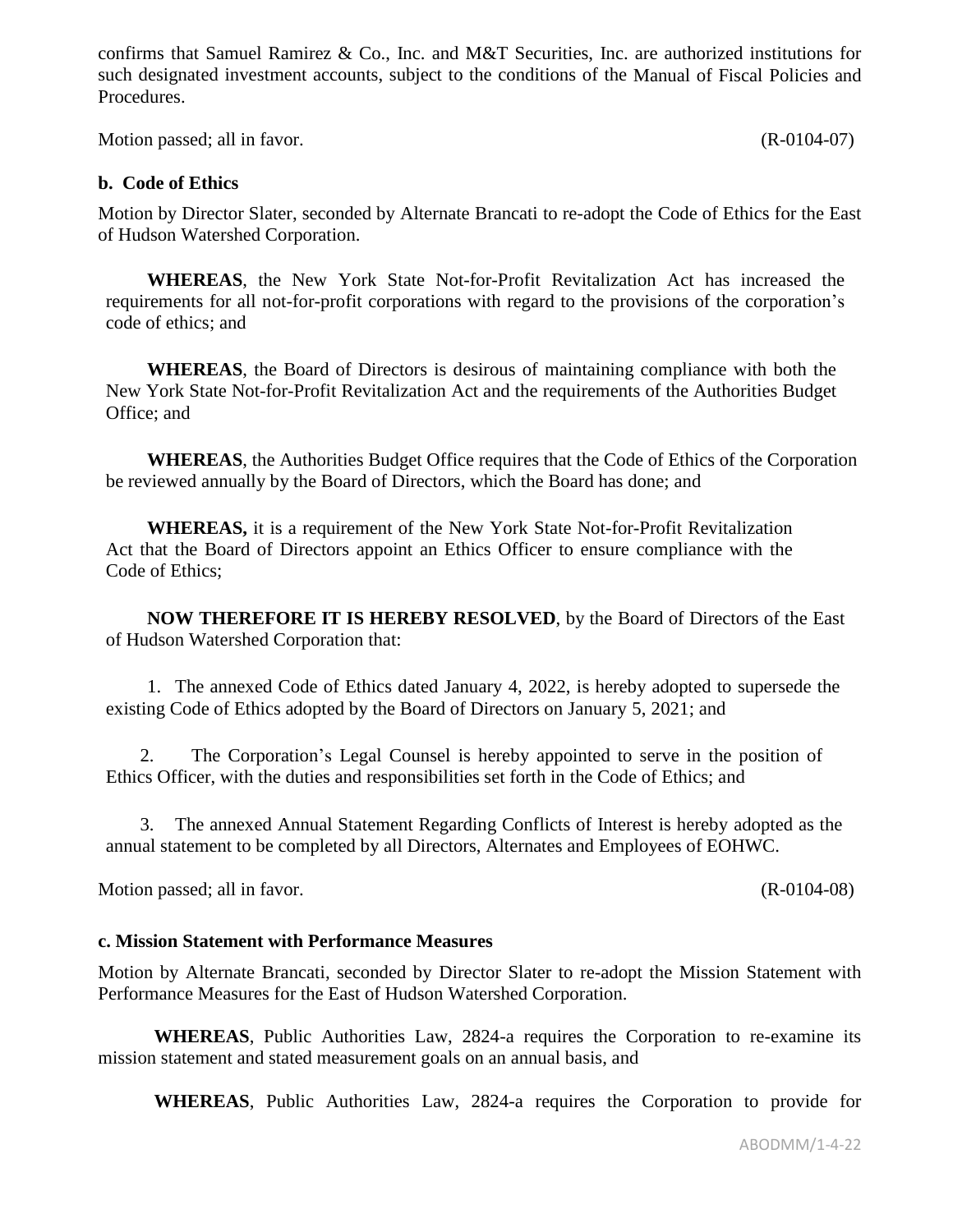performance measures to evaluate the performance of the authority and achievement of its goals,

**NOW, THEREFORE, BE IT RESOLVED** that the Directors of the East of Hudson Watershed Corporation re-adopt the mission statement for the East of Hudson Watershed Corporation as attached and

**BE IT FURTHER RESOLVED** that the Directors of the East of Hudson Watershed Corporation adopt the performance measures as attached, and as may be amended herein, and

**BE IT FURTHER RESOLVED** that the Directors of the East of Hudson Watershed Corporation find that upon examination of the performance standards, that the activities of the Corporation through January 4, 2022 are in conformance with said performance standards and that reasonable progress has been made to achieving the goals of the authority.

Motion passed; all in favor. (R-0104-09)

## **d. Procurement Policy**

Motion by Director Lucas, seconded by Alternate Brancati to re-adopt the Procurement Policy for the East of Hudson Watershed Corporation.

**WHEREAS**, the East of Hudson Watershed Corporation (EOHWC) Board of Directors is composed of the chief elected officials of municipalities that are required under law to follow General Municipal Law Section 103 (GML103) for all purchases and to adopt internal policies and procedures governing all procurement of goods and services not subject to the bidding requirements of (GML103) or any other law; and

**WHEREAS**, the Directors of the East of Hudson Watershed Corporation deemed it desirable and essential to adopt a policy for the procurement of goods and services by and for the East of Hudson Watershed Corporation, and did adopt a policy for the procurement of goods and services on March 1, 2012, revised and adopted by the Board of Directors on February 5, 2013, January 10, 2017, May 8, 2018 and April 25, 2019 ("Procurement Policy); and

**WHEREAS**, said procurement policy requires that the Directors conduct an annual review of the Procurement Policy at their Organizational Meeting, and

**WHEREAS**, the Directors have reviewed the attached EOHWC Procurement Policy and find the policy maintains a fair and open process, while procuring goods and services for the best value at the lowest price;

**NOW, THEREFORE, BE IT RESOLVED** that the Board of Directors of the East of Hudson Watershed Corporation hereby re-adopts and approves the attached Procurement Policy.

Motion passed; all in favor. (R-0104-10)

### **e. Sexual Harassment Policy**

Motion by Director Lucas, seconded by Director Annabi to re-adopt the Sexual Harassment Policy

ABODMM/1-4-22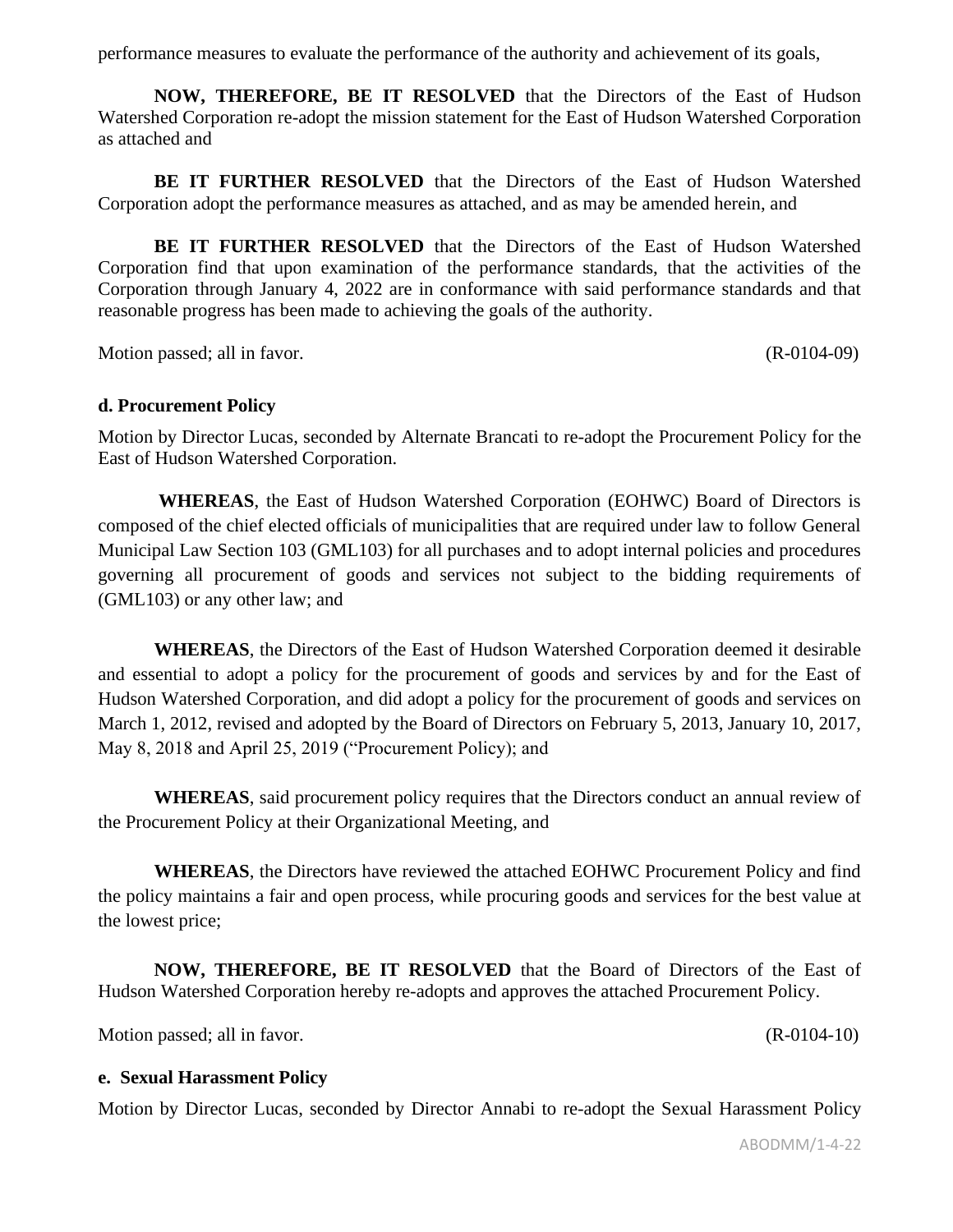for the East of Hudson Watershed Corporation.

**WHEREAS**, pursuant to New York State Labor Law § 201-G (1), the New York State Division of Human Rights issued a model sexual harassment prevention policy and required every employer within the State to adopt the model sexual harassment prevention policy or establish a policy to prevent sexual harassment that equals or exceeds the minimum standards provided by the model sexual harassment prevention policy; and

**WHEREAS**, at its meeting on October 16, 2018, the Board of Directors adopted a revised Sexual Harassment Policy and Complaint Procedure in conformance with the requirements of the New York State Labor Law, replacing the old policy in Appendix C of the Corporation's Personnel Policies and Procedures Manual; and

**WHEREAS**, the New York State Division of Human Rights has revised certain portions of its model policy and has issued a new model policy; and

**WHEREAS**, there is on file with the Corporation's Secretary an amended Sexual Harassment Policy in substantially the form provided by the State's revised model.

**NOW, THEREFORE, BE IT RESOLVED**, by the Board of Directors of the East of Hudson Watershed Corporation as follows:

1. The Board of Directors of the Corporation hereby adopts the revised Sexual Harassment Policy in the form attached hereto for the Corporation, its employees, and non-employees, said policy being substantively the same as the State's model.

2. A copy of this revised policy shall be promptly provided to all employees.

3. The Corporation's Board of Directors, other officers, employees and agents are hereby authorized and directed for, and in the name and on behalf of the Corporation, to do all acts and things required or provided by the Sexual Harassment Policy.

Motion passed; all in favor. (R-0104-11)

### **7) Approve Bank Signatories**

Motion by Director Lucas, seconded by Alternate Brancati to approve bank signatories for the East of Hudson Watershed Corporation.

**WHEREAS**, the Manual of Fiscal Policies and Procedures approved by the Corporation authorizes the President, Vice President, Treasurer and a member of the Board designated by the Board of Directors to act as a signatory on checks; and

**WHEREAS**, the Corporation has authorized the establishment of the following accounts of the Corporation at M&T Bank:

Municipal Investment NOW (Operating Account) Municipal Investment NOW (Payroll Account) Municipal Money Market Savings Municipal Money Market Savings (O&M)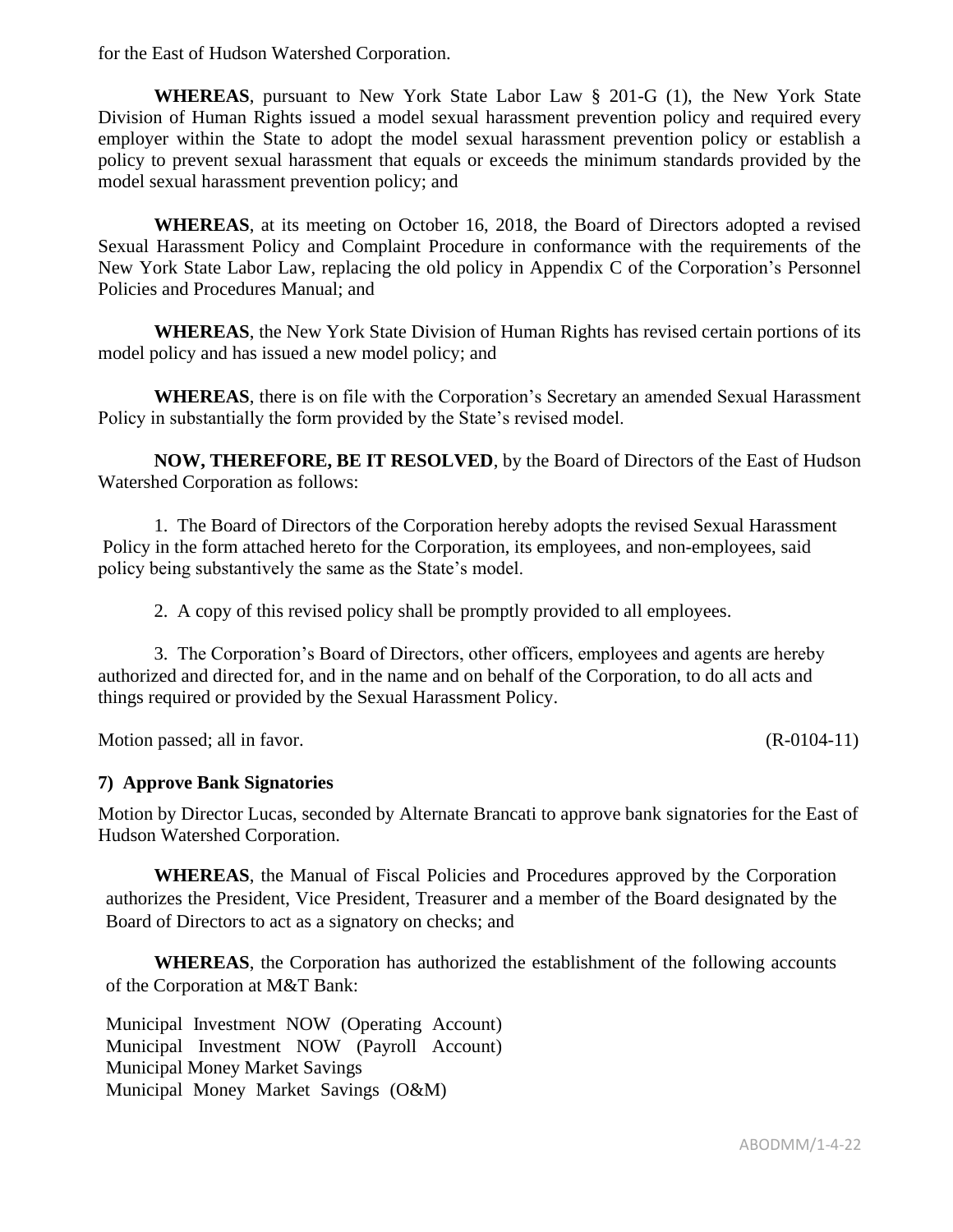**NOW THEREFORE BE IT RESOLVED**, that the following are all of the officers of the Corporation authorized to sign checks as of January 4, 2022:

| President:                               | Richard Williams, Sr. |
|------------------------------------------|-----------------------|
| Treasurer:                               | <b>Warren Lucas</b>   |
| Vice President:                          | <b>Matthew Slater</b> |
| Designated Board Director: James Schmitt |                       |

**BE IT FURTHER RESOLVED**, that any officer of the Corporation is authorized to execute and deliver such certificates as may be deemed necessary or convenient to evidence the authorization set forth herein.

Motion passed; all in favor. (R-0104-12)

# **8) Other Business**

Director Lucas took a moment to recognize new Board members who were present and welcomed them. He informed new members that the organization was incorporated in 2011 and explained that the Corporation is under bubble compliance as an MS4 to do phosphorus reduction in every town. Each town has a phosphorus goal they must reach. The organization was formed so that we are in bubble compliance, meaning for example, that if a project is installed in Patterson, it benefits all 19 municipalities. If there is some interest in understanding why we started the Corporation and what it is doing for us, we would be happy to do that with everybody. Kevin Fitzpatrick, Linda Matera, Keith Giguere and Cory Lapidus were introduced to members as the East of Hudson Watershed Corporation employees. We've been very fortunate up to this point to get funding from either the Water Quality Improvement Projects (WQIP) program or the New York City Department of Environmental Projection (NYCDEP) to pay for everything. Prior to that, it was up to the individual municipalities to achieve their phosphorus goal on their own. For example, the estimated cost in North Salem prior to this program was \$1.7 million. This program is being done on behalf of all the towns in the New York City Watershed. It has been working fairly well. Vincent Giorgio from NYCDEP and Millie Magraw from the Westchester County Planning Department are involved and attend our meetings regularly. There are many projects and the program is ongoing. If you are not familiar with what's been going on in your towns, we will be more than happy to discuss that and give you a little more information about exactly what this is doing for us. Director Williams informed members that this is a requirement of the MS4 Program which we are all required to implement. It is a 10 year program and we are currently in year 11. We are presently wrapping up the stormwater retrofit projects we were committed to do in the first 10 years. At this time we are waiting for the New York State Department of Environmental Conservation (NYSDEC) to issue the new MS4 Permit that we anticipate is going to extend this program for another 10 years. We saw an earlier version of the MS4 that wasn't very favorable, but with EOHWC we were able to fight it back pretty well. Director Lucas took a moment to introduce the Corporation attorneys, Christine Chale and Patrick Logan.

# **9) Adjournment – Motion to adjourn by Alternate Brancati, seconded by Director Slater; all in favor. Adjourned 10:21 AM**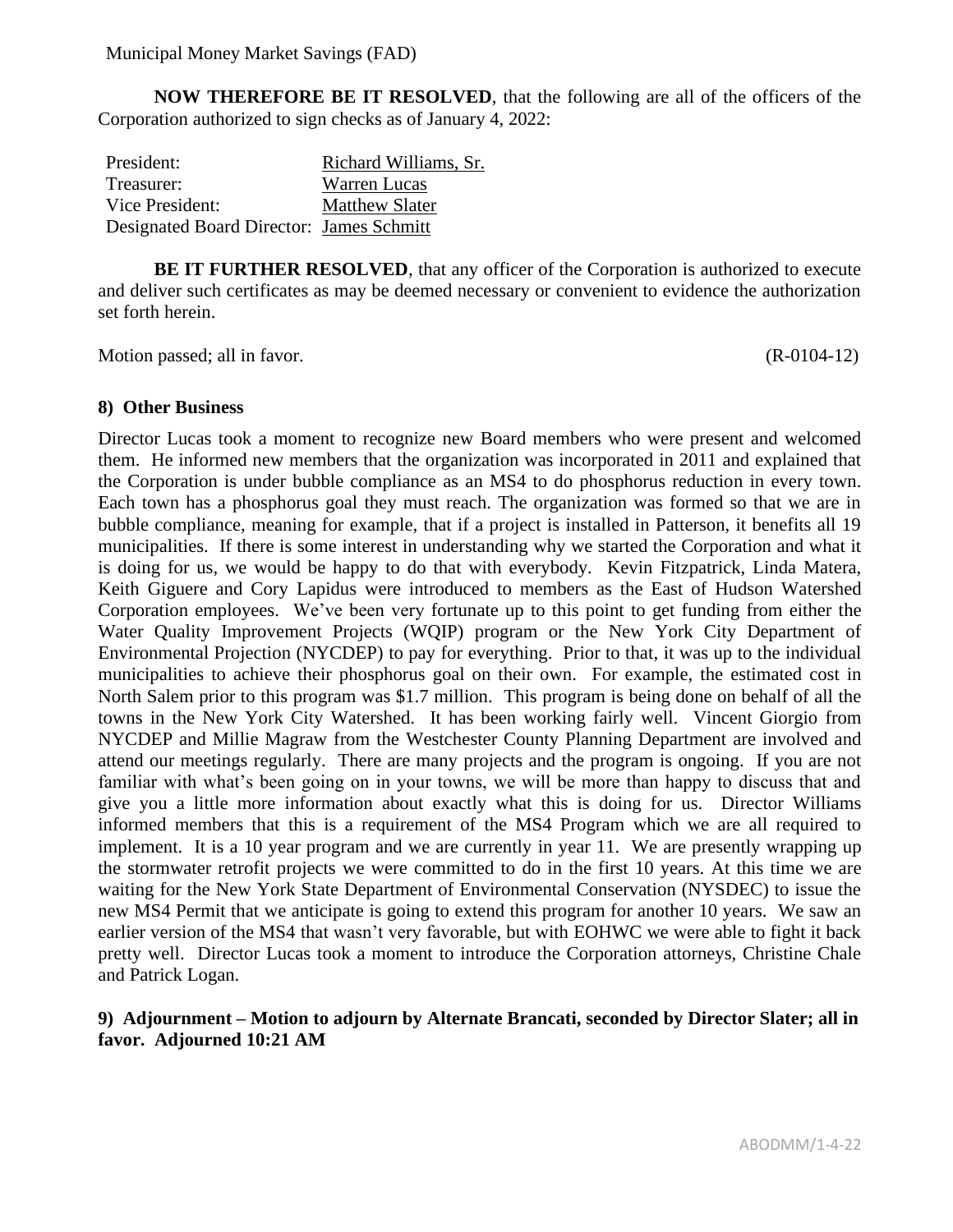

## PRESIDENT'S CERTIFICATE

I certify that the foregoing is a true and correct copy of the January 4, 2022 Annual Meeting Minutes approved by the Board of Directors.

Richard Williams, Sr., President

 $5/10/22$ 

Date